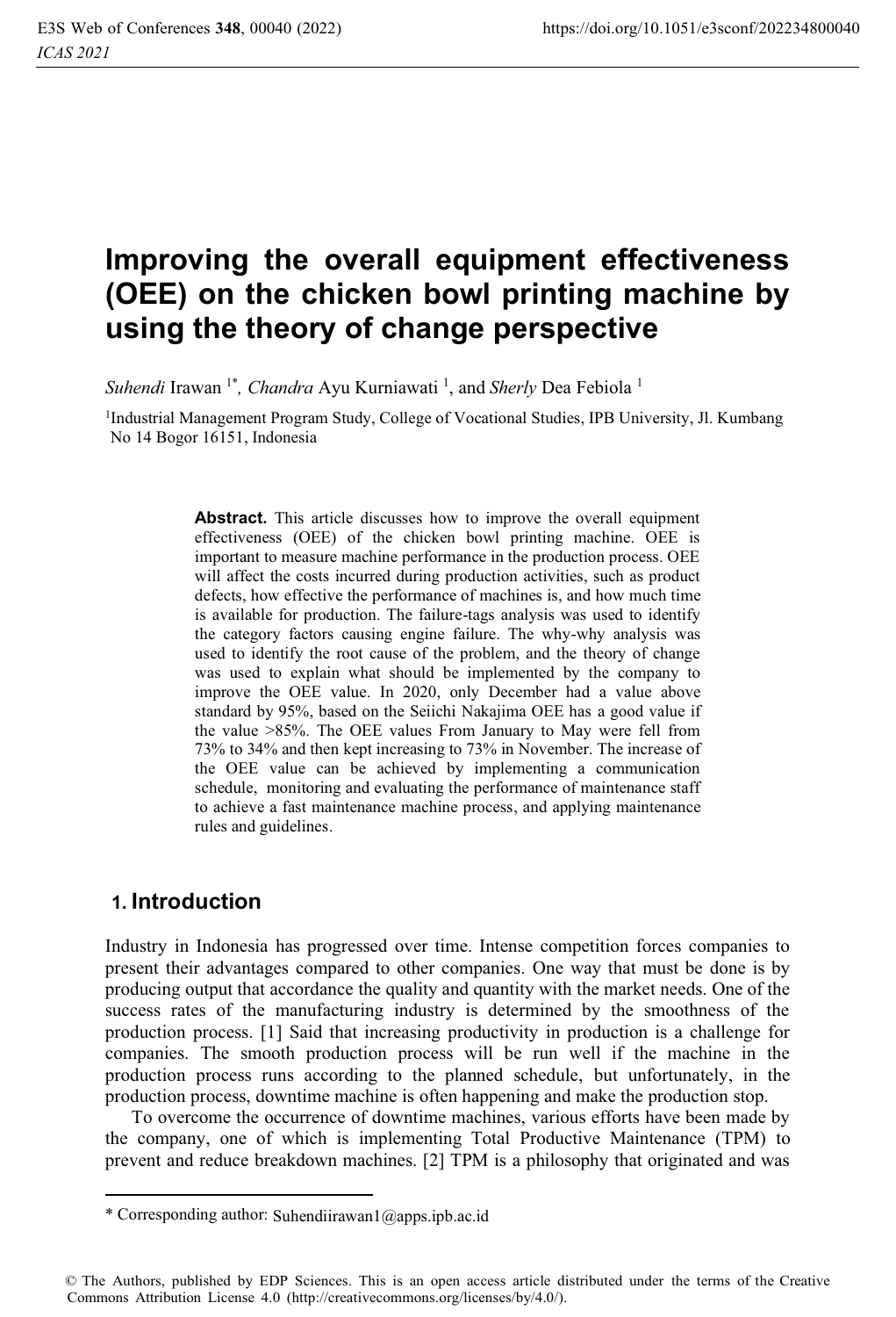developed in Japan and then continues to spread and be applied throughout the world. The purpose of this research is as additional information for companies related to production, to find out the possible causes of the occurrence of machines, so the company knows what the actions needed to obtain OEE values above the standard are. In addition, this study is a continuation of knowing the OEE value of a machine using the theory of change perspective.

## **2. Literature Review**

Total Productive Maintenance (TPM), an important approach to lean maintenance, has been widely used in the manufacturing industry since the 1950s [3]. Manufacturing as a company that makes production keeps maintaining the quality of its TPM handling to keep it above the OEE value standard. [4] explain that all manufacturers are very concerned about the maintenance strategies used in the workshop to avoid downtime because failures directly lead to reduced capacity utilization and therefore reduced productivity. The organization's primary goal is to improve efficiency, lifecycle, and productivity by maintaining better delivery times so that customer satisfaction can be guaranteed. One way to achieve this goal is to implement the concept of Total Productive Maintenance [5].

The implementation of TPM can be measured by using the OEE. OEE is the most common method for measuring production performance, especially for assessing the condition of equipment [6]. It also helps measure losses and corrective actions [7]. Today industrial companies are constantly improving their processes and increasing their efficiency to achieve higher profits [8] by maintaining the machine's performance. Machinery is a key factor in successful production, especially the ability to use production time to produce products that match quality and quantity, [9] and all of those are measured by using the OEE. Therefore, the OEE value can be an effective monitoring and evaluation tool [9].

 Interventions are needed to make the machine has the OEE value above the standard. Therefore, the theory of change can be used to package several interventions to improve the OEE value of the machine. The Theory of Change describes how activities are understood and produce different outcomes that help achieve the final intended effect [10].



**Fig. 1.** The principle of the theory of change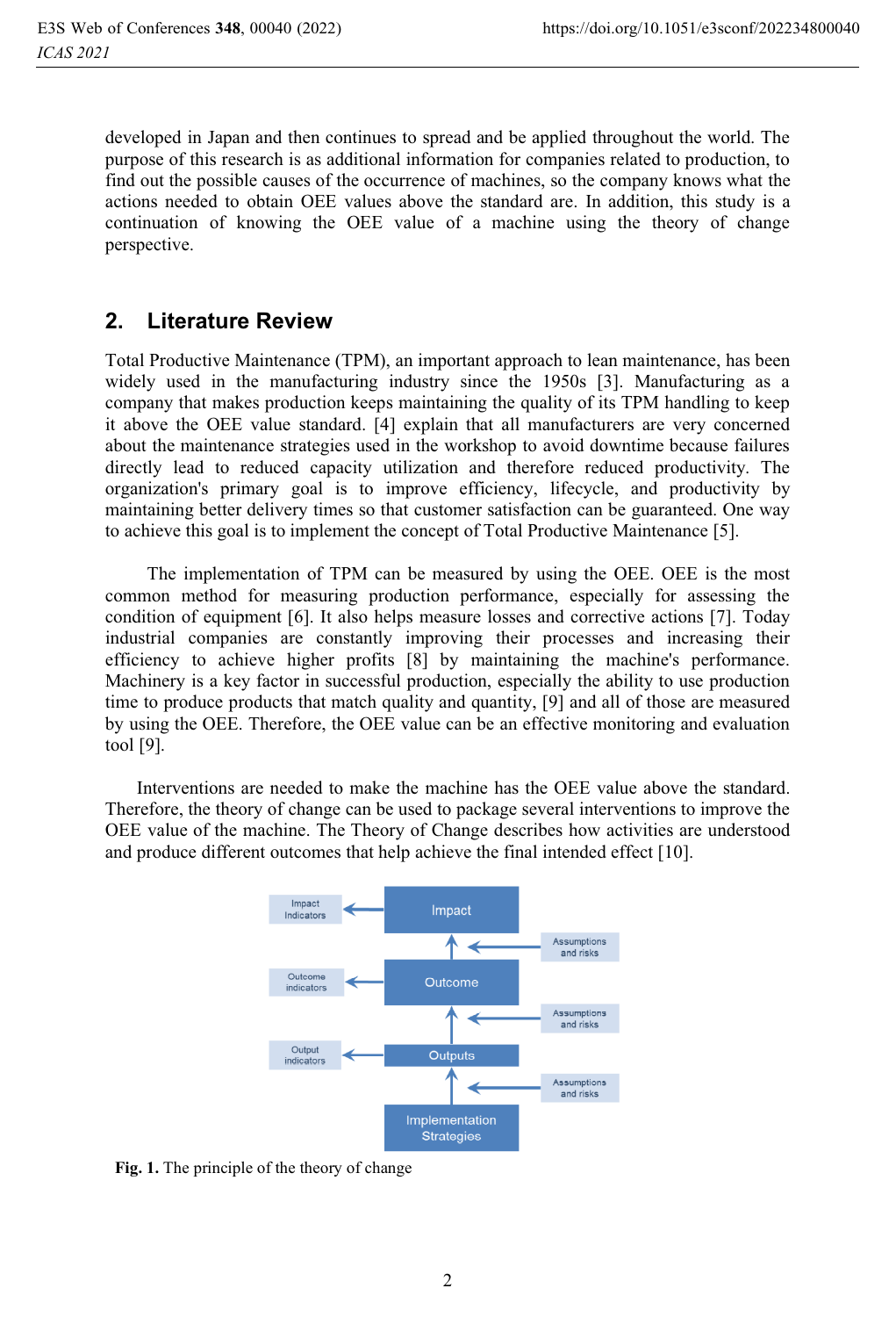## **3. Methodology**

The collection of data and information was carried out in three ways, direct observation in the field, interviews, and literature study through recorded data stored by the company. Data identification and analysis were carried out to solve the problem under study. The steps taken in the data identification and analysis include:

- 1. F-tags analysis
- 2. Why-why analysis
- 3. The theory of change

Failure tags are systems on machines that are downtime. The downtime is caused by a malfunction of a component or a break in a circuit of the machine. Damaged components caused system failure resulting in machine downtime [11]. The Five Whys Technique helps to start at the result, reflect on what caused that, and ask the answer five times. It is a basic and often effective approach to problem-solving that promotes deep thinking by questioning and can be adapted quickly and applied to most problems [12]. The theory of change can be used for strategic planning or program to identify the current condition, the intended situation, and what needs to be done to move from one condition/situation to another condition/situation. It can help design more realistic goals and establish a common understanding of the strategies to achieve the goals. It can also be used to identify which indicators must be monitored and explained to staff [10].

## **4. Results**

#### **4.1 OEE value identification**

The ideal condition of the engine can be determined by performing OEE calculations to see the engine performance. The OEE calculation is calculated for one year, from January to December 2020. The Chicken Bowl Printing Machine is classified as a critical unit machine, so OEE calculations must be carried out.

| Month     | Availability $(\%)$ | Performance $(\% )$ | Quality Yield<br>$(\%)$ | <b>OEE</b><br>$(\%)$ |
|-----------|---------------------|---------------------|-------------------------|----------------------|
| January   | 98                  | 77                  | 97                      | 73                   |
| February  | 98                  | 85                  | 97                      | 81                   |
| March     | 98                  | 74                  | 95                      | 69                   |
| April     | 98                  | 69                  | 95                      | 64                   |
| May       | 98                  | 36                  | 95                      | 34                   |
| June      | 98                  | 51                  | 96                      | 48                   |
| July      | 96                  | 60                  | 99                      | 57                   |
| August    | 98                  | 60                  | 99                      | 59                   |
| September | 85                  | 57                  | 100                     | 49                   |
| Oktober   | 98                  | 69                  | 100                     | 67                   |
| November  | 96                  | 76                  | 100                     | 73                   |
| Desember  | 98                  | 98                  | 99                      | 95                   |

**Table 1.** OEE value of the chicken bowl 6.5 inch molding machine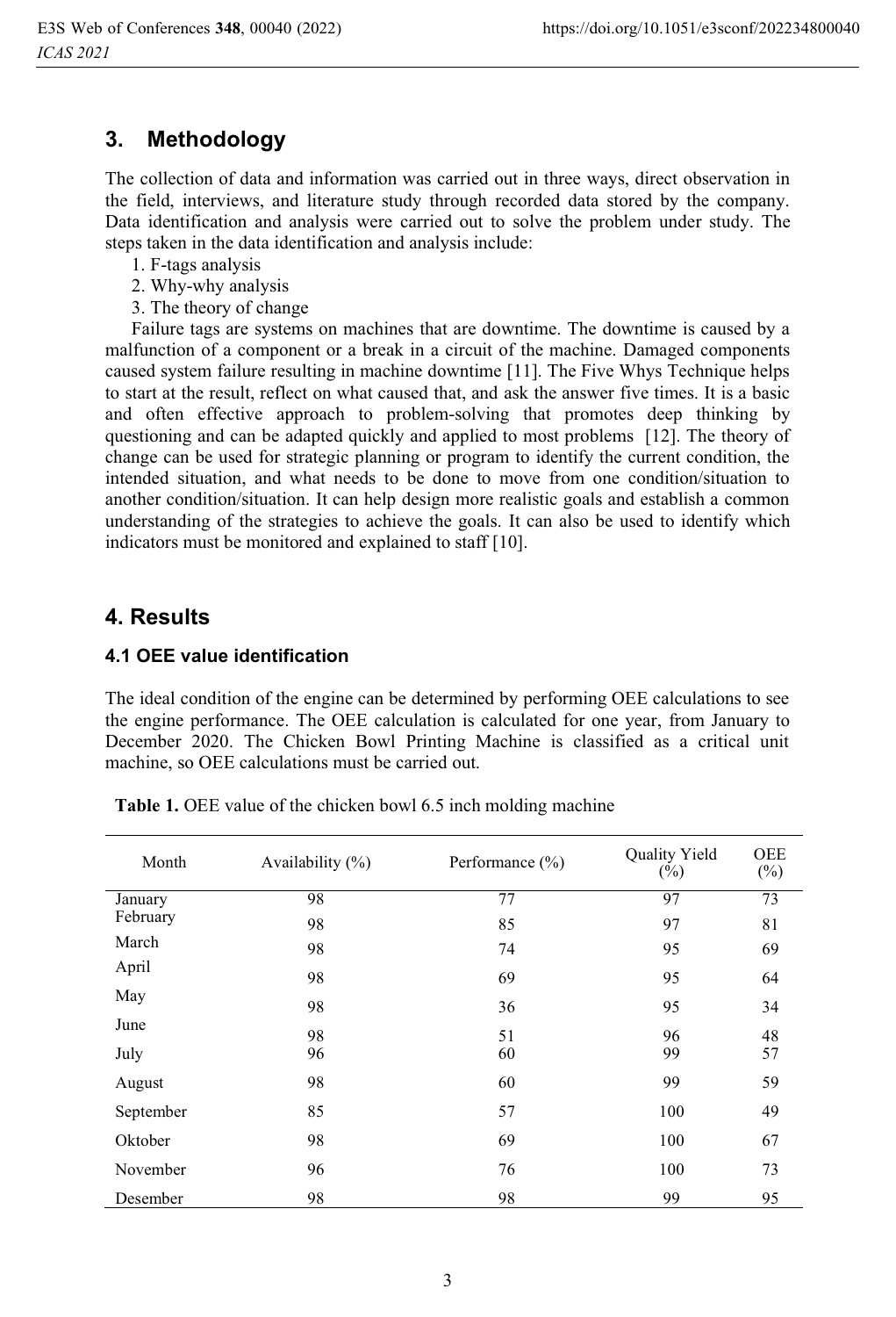The results of the OEE calculation show that for almost one year, the OEE value has been below the established standard based on the Seiichi Nakajima. OEE has a good value if the value > 85%. The company must continue to make improvements to make the production activities run well. Based on table one, the main factor that causes the OEE value to be below the standard is because the performance value is below the average, so this causes the OEE value to be below the standard.

#### **4.2 Root cause analysis of the low value of OEE**

Table one shows that the cause of many below standard OEE values is because many performance values are below standard. The flow shop production process caused it. When a machine has downtime, it will cause the other machine not to work. Several elements that cause engine damage are identified in table two.

| No           | Damage Type                                                          | F-tags category |     |    |            |    |   |
|--------------|----------------------------------------------------------------------|-----------------|-----|----|------------|----|---|
|              |                                                                      | <b>BCN</b>      | OSF | UD | <b>ISL</b> | DW | U |
| 1.           | V Belt on ball mill machine stiff<br><i>due to exposure to water</i> |                 |     | ٦  |            |    |   |
| 2.           | The stripper spring on the press<br>machine lacks oil                |                 |     | V  |            |    |   |
| 3.           | wind up on the extruder machine is<br>clogged                        |                 |     |    |            |    |   |
| 4.           | the oil in the print engine pulley<br>starts to dry                  |                 |     |    |            |    |   |
| 5.           | oil on the dryer machine rail that<br>starts to dry                  |                 |     |    |            |    |   |
| 6.           | The rubber on the press is                                           |                 |     |    |            |    |   |
|              | torn                                                                 |                 |     |    |            |    |   |
| Keterangan:  |                                                                      |                 |     |    |            |    |   |
| BCN :<br>OSF | <b>Basic Condition Neglect</b><br>Operating Standart not Followed    |                 |     |    |            |    |   |
| UD           | <b>Uncheck Deteriration</b>                                          |                 |     |    |            |    |   |
| <b>ISL</b>   | Inadequate Skill Level                                               |                 |     |    |            |    |   |
| DW           | Design Weakness                                                      |                 |     |    |            |    |   |
| UN           | Unknown                                                              |                 |     |    |            |    |   |

#### **Table 2.** F-tags category

 The F-tag category indicates that most of the causes of damage are caused by unchecking deterioration which indicates that the check was not carried out properly. The parts that must be replaced continue to work until the damage occurs. In addition, the damage caused by basic condition neglect indicates that the maintenance of the machine is not running properly, so the damage occurs.

#### **4.3 The root causes analysis of the long and frequent of breakdowns machine**

After knowing the cause of the small value of performance that impacts the OEE value, the root cause is searched using root cause analysis tools. Based on the root cause analysis, it is known that the root cause of the pretty high downtime on critical machines is because the company pays less attention to employees in the machine repair process.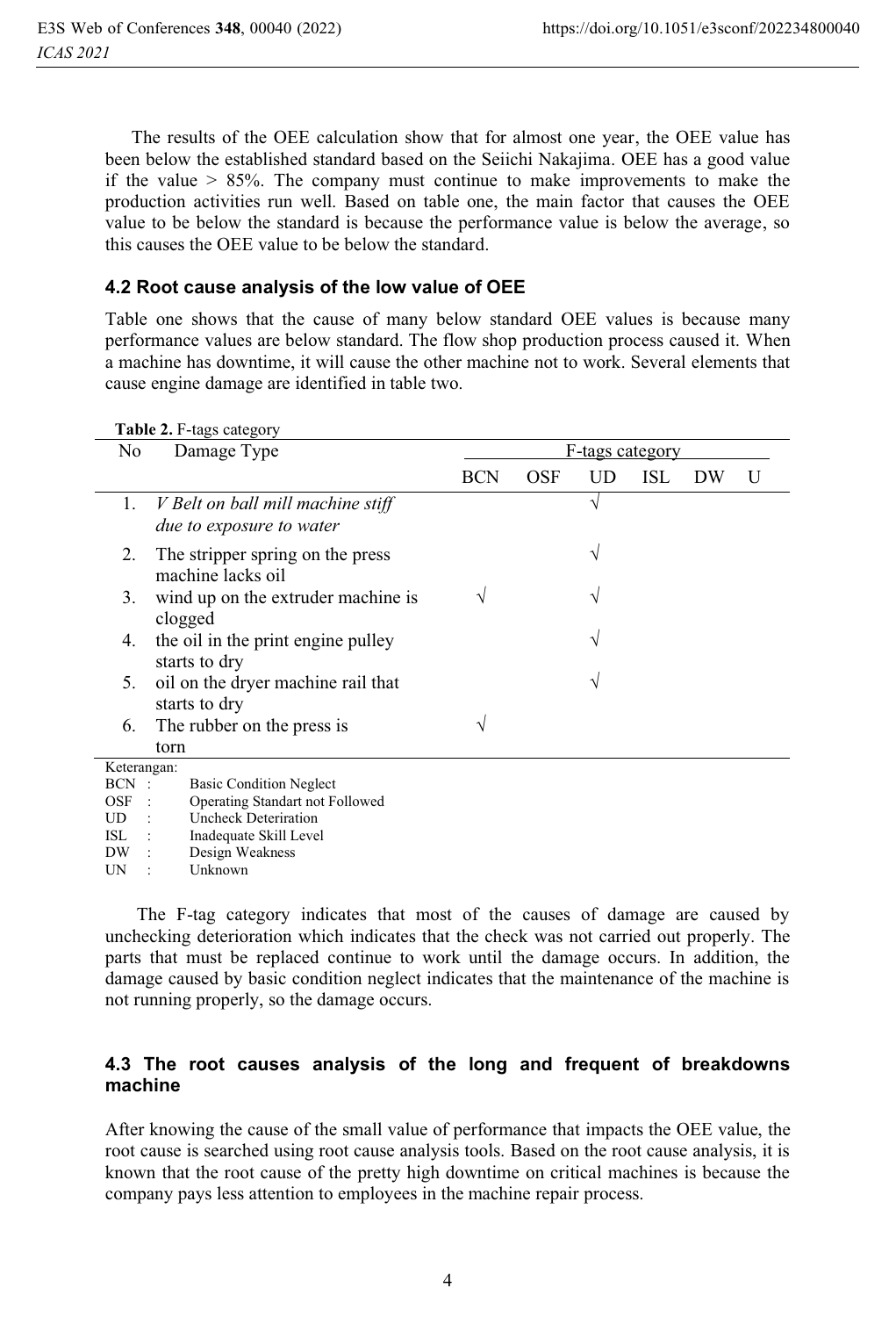

**Fig. 2.** Root cause analysis of downtime machine

In addition to the problems above, uncheck deterioration and basic condition neglect, which dominate the category of causing breakdown is also analyzed using root cause analysis. From the analysis results, it is known that unchecked deterioration and basic condition neglect that dominate the damage category are caused by a lack of attention and company regulations in the engine repair process.



**Fig. 3.** Root cause analysis of uncheck deterioration and condition neglect dominating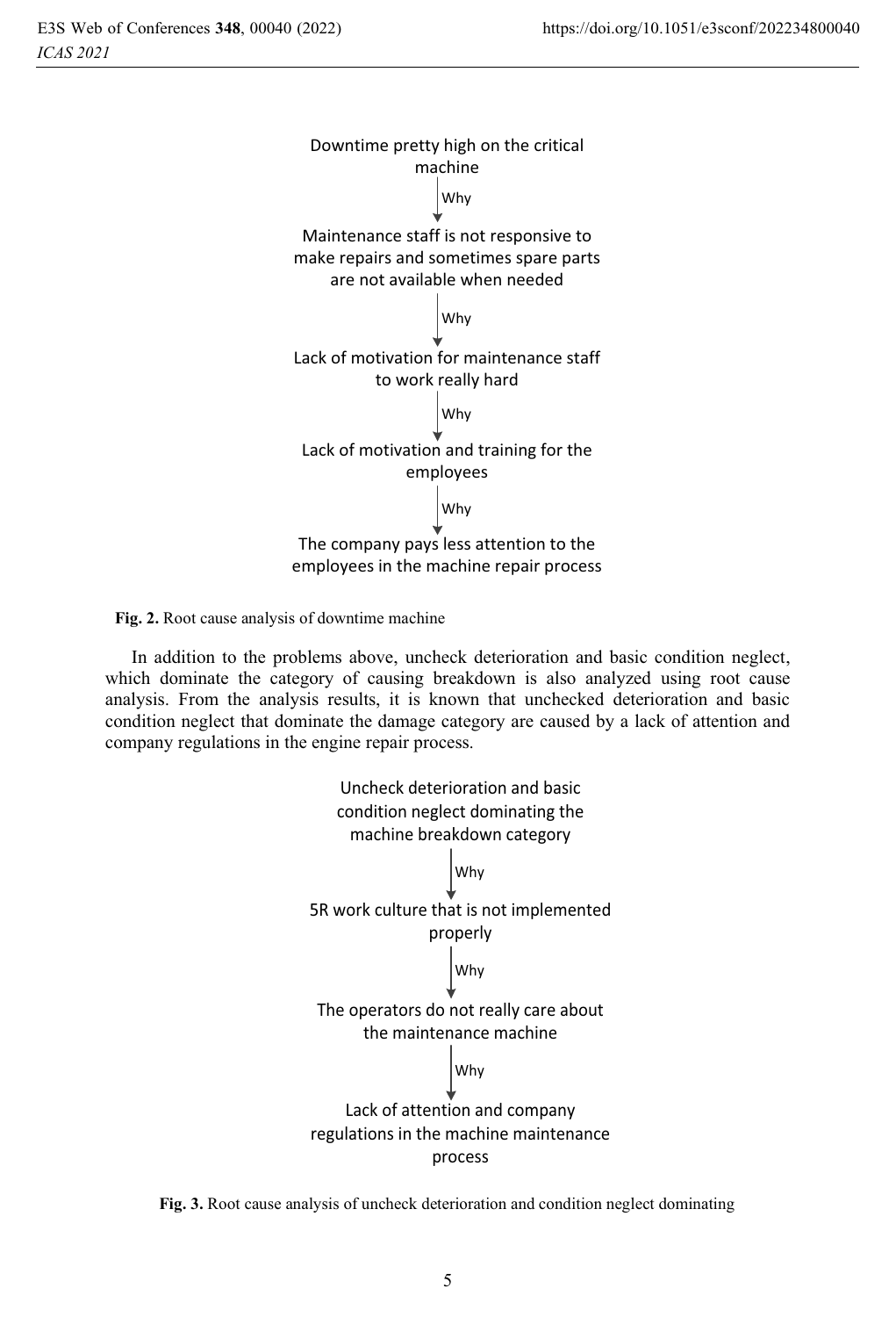#### **4.4 The theory of change as an effort to increase the OEE value**

To increase the OEE value to be above the standard, actions must be taken by the company in an effort for improvement. It starts with scheduling communication and monitoring and evaluating the performance of the maintenance staff. With this implementation, it is hoped that various information to improve the performance of repairing machines will be obtained so that the company will implement the improvement based on the information earned. In addition, the application of rules and engine maintenance guidelines also needs to be implemented. With the implementation of these rules, over time, the employees will get used to running the rules and guidelines for machine maintenance, so a sense of ownership will arise, making the machine more durable (long-lived) and not easily downtime.

| Intervention                                                                                                         | Activities                                                                                                                                 | Output                                                                        | Outcome                                                                                                                                                                              | Impact                                                                                  |
|----------------------------------------------------------------------------------------------------------------------|--------------------------------------------------------------------------------------------------------------------------------------------|-------------------------------------------------------------------------------|--------------------------------------------------------------------------------------------------------------------------------------------------------------------------------------|-----------------------------------------------------------------------------------------|
| Scheduling<br>communication as<br>well as<br>monitoring and<br>evaluation of the<br>performance<br>maintenance staff | Communicate with<br>employees on the<br>obstacles faced and<br>monitor and<br>evaluate in<br>carrying out the<br>machine repair<br>process | Information to<br>improve the<br>performance of<br>the maintenance<br>process | Implementation<br>of the<br>improvement of<br>the maintenance<br>machine                                                                                                             | Fast<br>maintenance<br>machine<br>process                                               |
| The<br>implementation of<br>rules and<br>guidelines for<br>maintenance of<br>the machine                             | Posting the<br>machine<br>maintenance rules<br>and guidelines in<br>the workplace area                                                     | Employees<br>follow the rules<br>and guidelines<br>of maintenance<br>machine  | Employees are<br>used to<br>following the<br>rules and<br>guidelines for<br>maintenance<br>machines and a<br>sense of<br>ownership arises<br>over the<br>machines being<br>cared for | The machine<br>becomes more<br>durable (long<br>life) and is not<br>easily<br>breakdown |

| Table 3. The theory of change |                    |
|-------------------------------|--------------------|
| nterwention.                  | $\Delta$ ctivities |

## **5. Conclusion**

To increase the OEE value of the chicken bowl machine, the company must increase the machine's performance value. It can be achieved by implementing a communication schedule and monitoring and evaluating the performance of maintenance staff to achieve a fast maintenance machine process, and applying maintenance rules and guidelines to achieve a machine that has a long life and does not easily downtime.

## **References**

1. A. Amrussalam, P. Budi Santoso, and I. Pambudi Tama, "Pengukuran Dan Perbaikan Total Productive Maintenance (Tpm) Menggunakan Overall Equipment Effectiveness (Oee) Dan Root Cause Failure Analysis (Rcfa)," J. Eng. Manag. Industial Syst., vol. 4, no. 2, pp. 102–108 (2016)